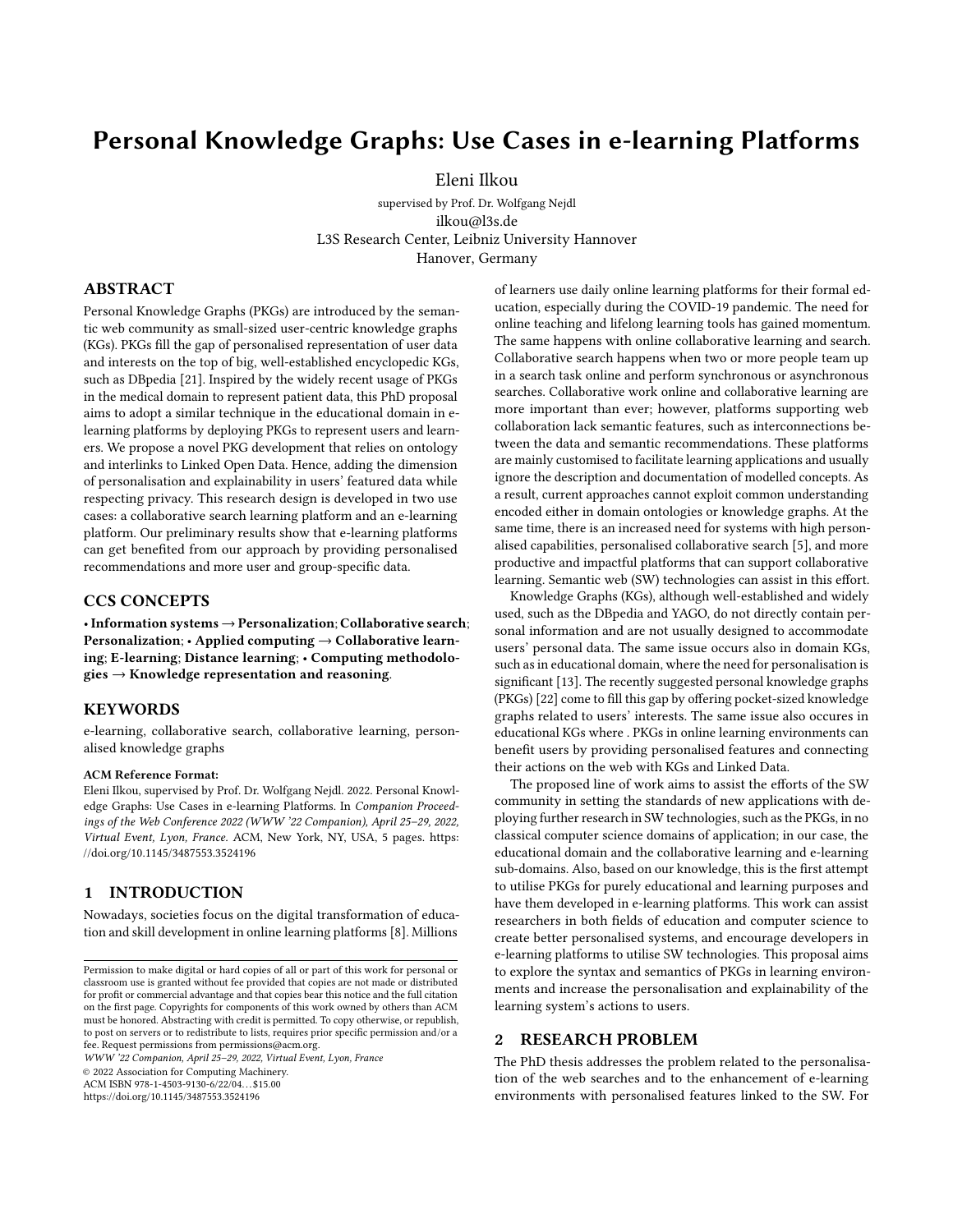example in e-learning platforms the importance of personalised recommendations is increasing; the PKGs could assist in this effort an e-learning platform which uses a knowledge base for its content. Also, collaborative searching environments and collaborative learning usually offer features adopted from non-collaborative settings. Not many features are developed directly for collaborative learning environments, which creates a gap between the needs of collaborative environments and the actual technology offered. A solution could be the connection of the collaborative search with the Linked Data. This can occur by utilising PKGs to connect individuals' and group's search with the semantic web and offer a better collaborative and personalised experience.

The thesis is formulated around the analysis of the characteristics related to the deployment of PKGs for educational applications. However, we can especially classify our use cases in collaborative learning environments and e-learning platforms. Therefore, we formulate the research questions of the thesis as follows:

- RQ1: How to syntactically and semantically represent a PKG in the e-learning domain?
- RQ2: How can e-learning platforms offer better semantically enhanced personalised features, such as semantic recommendations, with the usage of PKGs?
- RQ3: How can collaborative search learning environments offer more personalised features with the usage of PKGs?
- RQ4: Can collaborative learning platforms offer better collaboration with the usage of PKGs?

## 3 STATE OF THE ART

#### 3.1 Personal Knowledge Graphs

Personal or Personalised Knowledge Graphs (PKGs) are small graphs on top of KGs which contain user's related data. They are the natural complementary effort to address the challenges raised by the personal information management (PIM) [\[18\]](#page-4-6), about users retrieving and organising personal information. PKGs are currently mostly used in the medical domain, on top of medical KGs to represent patients data [\[26\]](#page-4-7).

In the broad domain, the works of Personalised Knowledge Graph Summarization [\[9,](#page-4-8) [22\]](#page-4-5) were introduced. The PKG summarisation constructs personal summaries of users from a KG that contain the relevant facts of the users' interests. These summaries support personalised content queries and utility. These works are linked to KGs, such as the DBpedia and Yago, and provide the theoretical formulations for constructing PKG summaries from users' past queries. Moreover, similar work to the PKG summaries direction suggests graph-based approaches for users activity discovery from heterogeneous personal information collections, such as emails and files [\[23\]](#page-4-9). It proposes a method for unsupervised setting that perceives privacy. Influenced by these works, we intend to create PKGs containing information about users' and groups' queries and actions while paying attention to privacy.

#### 3.2 Personalisation in e-learning

Personalisation in e-Learning is about creating an adaptive environment for the learner with adaptive content that derives mainly from the curriculum, educational resources, learning path, learning preferences, and cognitive state. Then the personalisation usually

happens with a recommender system that suggests relevant content to the user, in terms of content type and characteristics as well as previous actions and performance of the user. The goal is to create user-centric applications that aim towards a positive learning experience. There are different methods suggested for achieving personalisation in e-learning; KGs is one of them [\[13\]](#page-4-4). The two main approaches are the symbolic, with the usage of ontologies, and a sub-symbolic approach, in which they handle recommender as a black box. Also, the combination of the symbolic and sub-symbolic exists [\[12\]](#page-4-10); however, due to space limitation we will not extend in this part.

The symbolic approaches are deployed with the usage of ontologies and semantic frameworks. WASPEC [\[3\]](#page-4-11) utilises a semantic framework that models learner profiles and categorises personalisation parameters to learning preferences and accessibility. Our latest publication, EduCOR ontology [\[11\]](#page-4-12), contributes in that line as it is analysed in Section [6.](#page-3-0) Another interesting approach is the formulation of the learning session graph to achieve personalisation in informal learning settings in information wikis [\[16\]](#page-4-13). Their framework achieves high scores in recommendation relevance. Encouraged by their design and findings, we target integrating session graphs in modelling user activity in the PKG.

Another approach is a "black-box" educational recommender system can benefit from open learner models providing a better sense of learning [\[1\]](#page-4-14). An open learner model assists students to understand their learning process and their peers. It can be classified as a cognitive tool approximating students' abilities with a score similar to learning analytics dashboards. Abdi et al. [\[1\]](#page-4-14) showed that open learner models could increase the explainability and transparency of a recommendation; however, there were concerns regarding the fairness and feedback of the recommendation. Their study suggests that users' input and feedback into the recommendation process can improve satisfaction. Motivated by their findings, we aim to implement a transparent model in PKGs which justifies system actions and considers users' input and feedback in the recommendation process while offering additional personalisation via semantic enrichment.

## 3.3 Collaborative Search and Learning

Collaborative search can occur as a learning activity; Searching as Learning (SaL) explores this direction and links collaborative search with collaborative learning. SaL in a collaborative setting is formulated around project-based or team-based scenarios [\[24\]](#page-4-15). Research on understanding students online activity in SaL [\[17\]](#page-4-16) suggests that the majority of students primarily choose content-based web pages, like Wikipedia, and that visualisations are essential, both for students and teachers who later can better monitor students' behaviour. This finding supports our idea of implementing PKGs and semantic technologies in the collaborative search and learning systems, and connecting the search with KGs and entities.

Furthermore, different systems have been introduced in the literature for collaborative search. One of the newest advancements is the QueryTogether [\[2\]](#page-4-17), a system for entity-centric collaborative search in spontaneous settings that showed that entities could portray a vital role as interactive search objects. Also, their study confirmed that a common ground provided in collocated interaction supports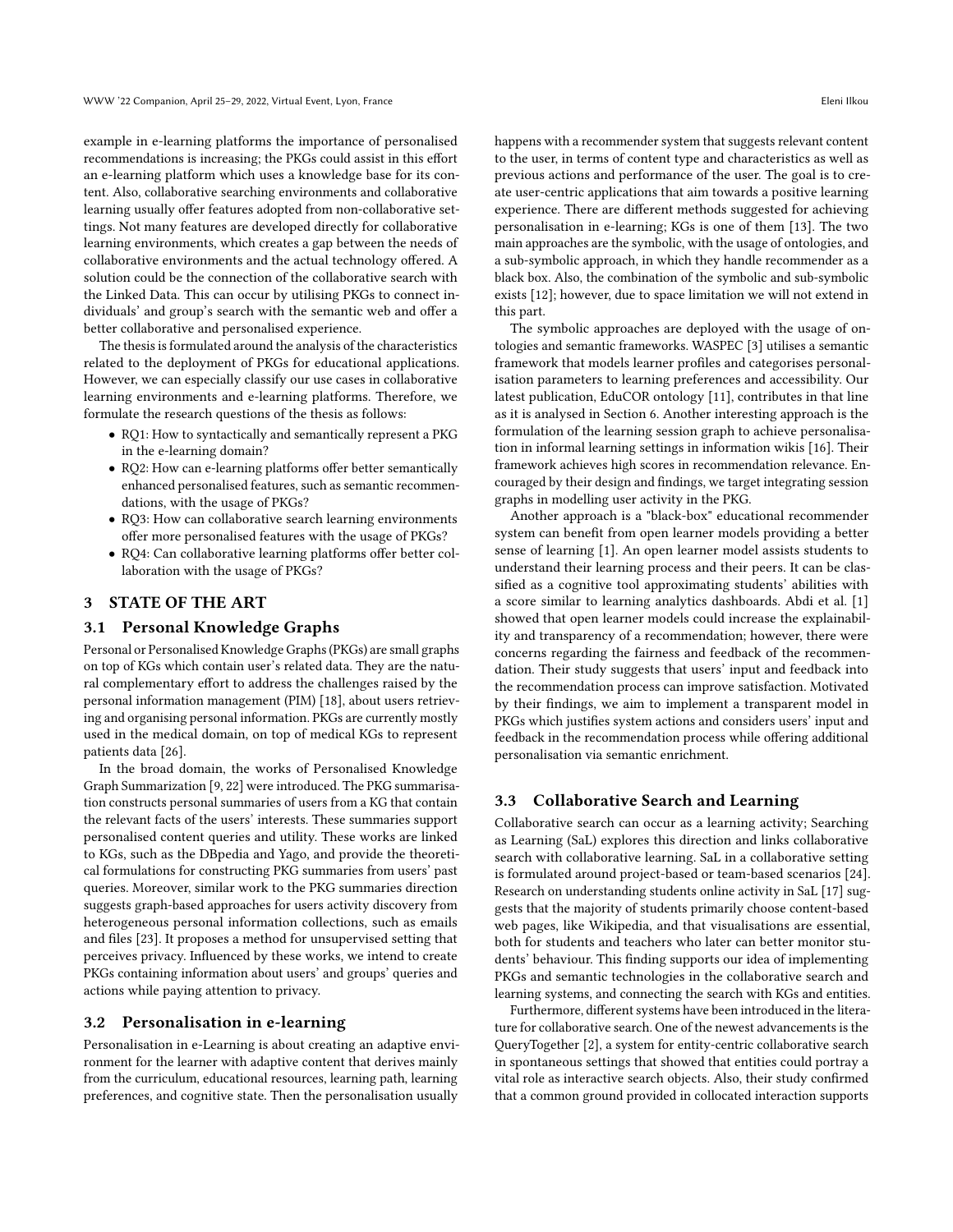<span id="page-2-0"></span>

## Figure 1: The overall architecture that includes the input stream, intelligence computation and back end creation of a personal knowledge graph (PKG).

group awareness, which has a positive impact on collaboration. Inspired by their work, we plan to emphasise the entities in the group search and implement features that aid group participation and awareness. Moreover, the Learnweb platform had implemented a semantic-based approach the LogCanvas [\[27\]](#page-4-18), a visualisation tool linking to KGs for collaborative search. However, although the semantically enriched visual is a technically useful direction, the implementation lacks a collaborative and user-friendly interface and design. We will enhance this work by understanding the past pitfalls and designing collaborative semantic features linked to KGs.

## 4 PROPOSED APPROACH

We propose an architecture for the creation of a PKG for a user in the back end of an e-learning system in Figure [1](#page-2-0) (RQ1). The input stream consists of the user's generated data, which is then passed to the intelligence part. In combination with an ontology, the input data are processed with the named entity recognition (NER) and natural language processing (NLP) software to identify the concepts and entities from the KGs. Because user's actions change through time, there is a weighted algorithm that recalculates the main points of interest for the user in each period of time. The black box calculates those weights and offers a filter in the recognised entities from the KGs, which will be passed to the PKG. Then the PKG is created with respect to user's and user group privacy. By implementing the PKGs as a structural element of a platform, we interconnect the activities that happen in the platform with Linked Data and KGs. The research work in the creation of a PKG intends to address the questions related to syntax and semantics as structural elements and regarding the represented data in each application context (RQ1).

#### 4.1 Use case 1: Collaborative search

Applications using web search can get benefited by the usage of PKGs, which can offer semantically enhanced features and personalisation capabilities. However, currently PKGs cannot play a role in the filter bubble of the search results provided to the users. We develop the collaborativesemantically enhanc search use case in the e-learning platform Learnweb [\[20\]](#page-4-19). We link the input stream

data with KGs to attain semantic relations between the data and identify the most important entities of the collaboration.

The proposed approach, in combination with a user-friendly interface and graphics, can help us reveal more personalised as well as group-project needs and develop collaborative features that are boosted with rich metadata and interconnections with the SW. Therefore, we would be able to examine how a collaborative elearning platform can benefit from the addition of PKGs in their database to offer advanced SW features, personalisation (RQ3), and better collaboration in general (RQ4). The potential applications we can implement with the usage of PKGs include but are not limited to better users' credibility and understanding of the group's activity, learning analytics, recommendations, and feedback.

### 4.2 Use case 2: e-Learning

In this use case, we utilise the knowledge base of the eDoer platform [\[19\]](#page-4-20), an open learning recommendation system prototype that connects the labour market skills with open educational resources (OERs). The eDoer is currently focused on Data Science related skills; however, the research targets into system's integration of a knowledge base in general domain OERs. The implementation of our approach could allow users to receive personalised recommendations based on their learning preferences and needs, accessibility needs and access, and semantic-based solutions, such as relevant to their topics learning content (RQ2).

## 4.3 Opportunities and Challenges

Our proposed approach subsist on some novel items and opportunities. So far, the current problem has not been solved with the usage of PKGs. This research might increase the interest in integrating PKGs in other domains, as well as the influence of the usage of knowledge bases in the e-learning community to utilise publicly available KGs and PKGs in their applications. An opportunity stands in the exploration of better collaborative features via the PKGs. Besides the plethora of collaborative search systems, no collaborative search interface has received major attention and has become long-established. This might happen due to the features offered in collaborative systems being adopted from single user purpose interfaces and are not directly developed for collaborative environments [\[10\]](#page-4-21).

However, there are plenty of challenges this research needs to tackle. At first, we need to face the puzzle of knowledge acquisition, entity recognition and linking, storage and maintenance of the PKGs and connection to external PKGs. We select to start our alpha version by selecting DBpedia KG [\[21\]](#page-4-0) and DBpedia Spotlight [\[6\]](#page-4-22) to store our data locally in the Learnweb platform and maintain the data based on the processes provided by the Learnweb platform. In the future, we will focus on linking with more KGs and different NER software to improve our computation time and increase our coverage of search topics into more domains and languages. However, if the platform becomes widely used by thousands of users every day, we will be forced to expand our local implementation into a cloud service for computation and storage.

Also, by deploying PKGs, we need to raise privacy as a first-class citizen and ensure users' consent to select data from the personal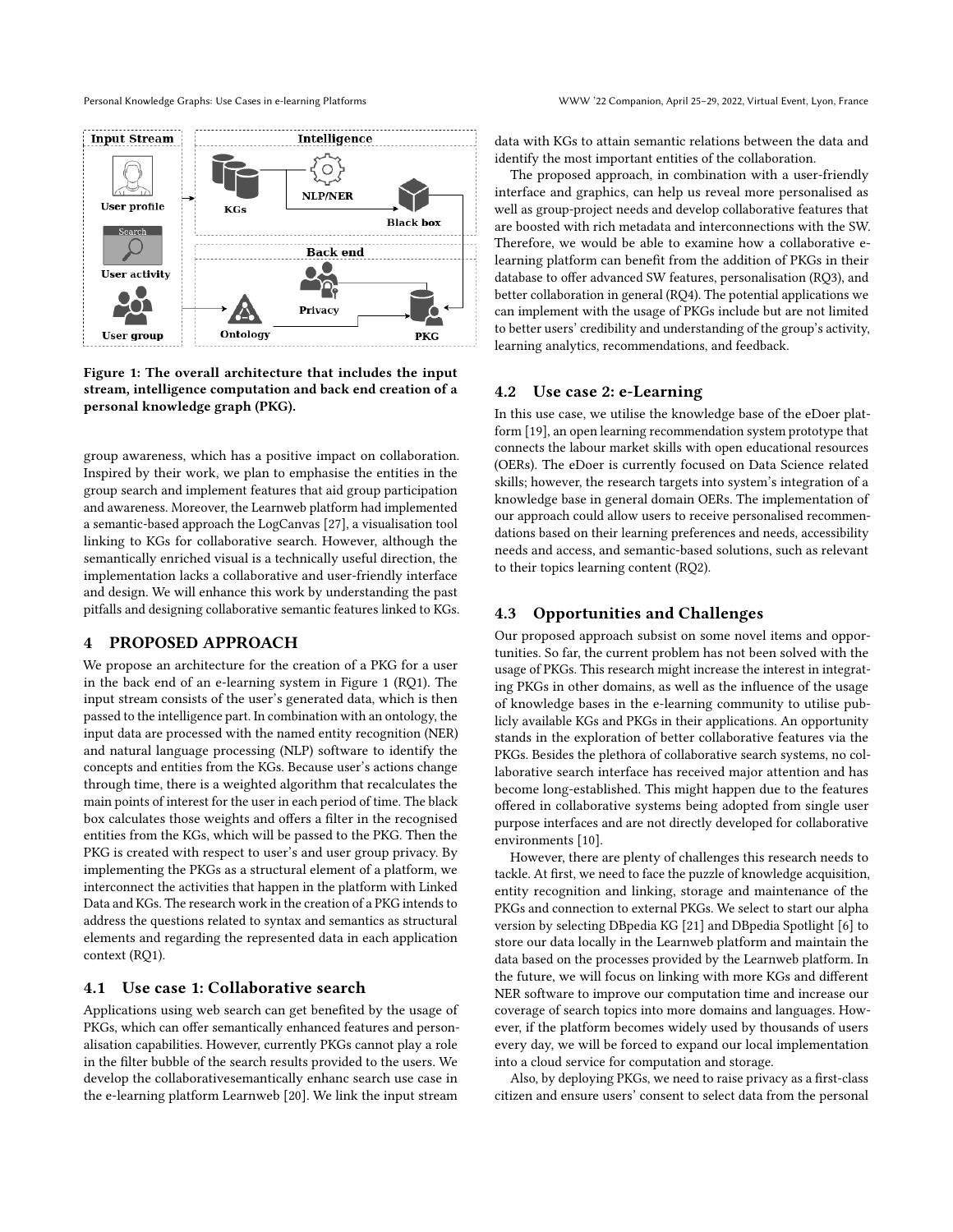profile, store user actions, and share part of them with the collaborators to assist the collaboration and offer richer features. Also, the right to be forgotten based on General Data Protection Regulation [\[25\]](#page-4-23) should be provided to the single user as well as the group results. We target to face this obstacle by keeping the users' data only for a limited period of time, nonetheless long enough to serve the team's objectives. Another vital factor to consider is that PKGs are highly time dependant [\[4\]](#page-4-24). Their information might change, particularly depending on the computation time, which affects the applications offered based on PKGs back end. Overall, we aim to address this part by setting time constrains on PKG computation time falls to ensure some level of confidence on the computed data. We discuss further challenges in future work.

## 5 METHODOLOGY

The methodology for approaching the research questions combines qualitative and quantitative analysis. In order to understand how the SW technologies are used in the e-learning domain, we plan to conduct an interdisciplinary examination of the state-of-the-art solutions relevant to our studied problems. This investigation includes the literature in the user profiling ontologies and schemes, literature in PKGs, and publications of solutions that apply personalisation in KGs and e-learning. Following, we aim to formalise our research questions and hypotheses and define potential solutions while identifying the innovative contributions. The formal characteristics of the proposed approach will be demonstrated, and the implemented solution will be made available to the community concerning users' privacy.

Mainly for evaluating our implementation, we will involve human participants in our research after receiving their consent based on national and international privacy laws. A similar work to ours [\[23\]](#page-4-9), evaluated their method with requiting some participants (10 people). People with some technical background could perform experiments in the platform, which will allow us to collect and process their data and have their own experiences of the applications. We will develop documented in the form of interviews and questionnaires, and perform qualitative analysis; it will measure users' experience and satisfaction of the implemented features. Experts and professionals might also be included in our studies to receive precise feedback regarding the technical implementation, the learning aspects, and the user interface.

Nonetheless, we are facing a limitation because there are no goldstandards and baseline metrics for evaluating collaborative search and SaL. Among the different metrics that have been proposed are the effects on users' short and long term memory and gained knowledge, the time it takes to find information online and others. Several benchmarks have been suggested for a sub-domain of potential application tasks like the recommendations, such as the EdNet [\[7\]](#page-4-25); but, they do not fit the nature of SaL activities, project-based and team-based learning. However, we could compare our method with the state-of-the-art recommendation software by adopting them into a collaborative search learning environment.

# <span id="page-3-0"></span>6 RESULTS

The current line of research is still in an early stage. In our first steps in user modelling in e-learning platforms, we have published

<span id="page-3-1"></span>

Figure 2: User Profile pattern from EduCOR [\[11\]](#page-4-12) ontology.

<span id="page-3-2"></span>

Figure 3: User general feedback from CollabGraph [\[15\]](#page-4-26). EQ: "I like the" 1: the group results visualized in a graph, 2: the summary of the team-members results, 3: the graph visualizations , 4: graph visualization next to the list view of the search results, 5: combination of the list and graph view.

EduCOR ontology [\[11\]](#page-4-12) for personalised recommendations of educational resources. EduCOR consists of different parts and has a focus on user profiling, as can be seen in Figure [2.](#page-3-1) This part of the overall ontology has been extended in our latest submission to facilitate the necessary components for the creation of PKG ontology for web search [\[14\]](#page-4-27) with respect to accessibility parameters, such as content access rights and privacy.